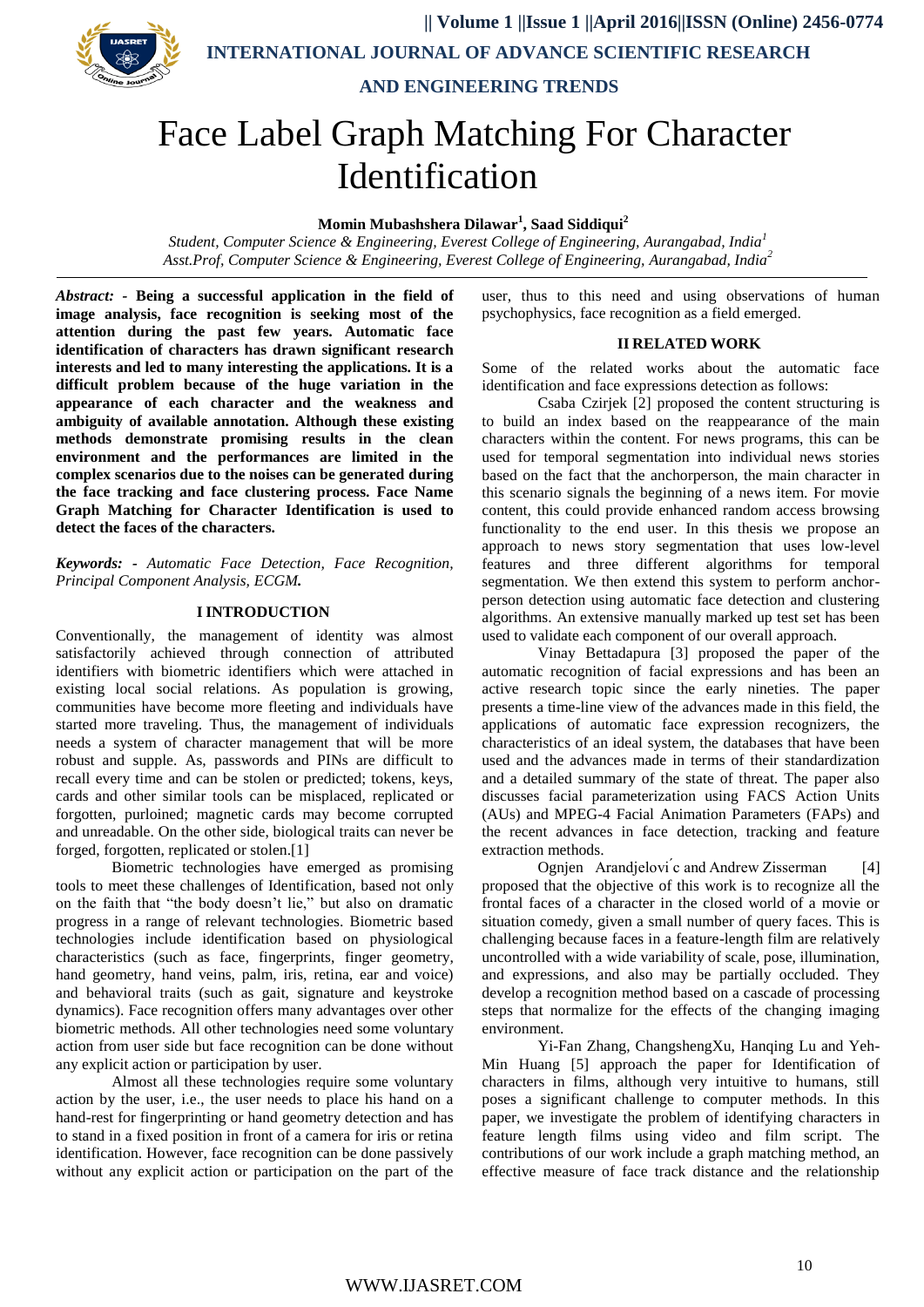between characters is mined using social network analysis. The proposed framework is able to create a new experience on character-centered film browsing.

Mengdi XU, xiaotong Yuan, Jialie Shen and Shuicheng Yan proposed this work to recognize all the frontal faces of a character in the closed world of a movie or situation comedy, given a small number of query faces. This is challenging because faces in a feature-length film are relatively controlled with a wide variability of scale, pose, illumination, and expressions, and also may be partially occluded. We develop a recognition method based on a cascade of processing steps that normalize for the effects of the changing imaging environment.

Enrique G. Ortiz, Alan Wright, and Mubarak Shah ,they presents an end-to-end video face recognition system, addressing the difficult problem of identifying a video face track using a large dictionary of still face images of a few hundred people, while rejecting unknown individuals. A straight forward application of the popular  $\ell$ 1-minimization for face recognition on a frame-by-frame basis is prohibitively expensive, so we propose a novel algorithm.

Mean Sequence SRC (MSSRC) that performs video face recognition using a joint optimization leveraging all of the available video data and the knowledge that the face track frames belong to the same individual. By adding a strict temporal constraint to the ℓ1-minimization that forces individual frames in a face track to all reconstruct a single identity, we show the optimization reduces to a single minimization over the mean of the face track.

# **III STEPS INVOLVE IN FACE DETECTION USING GRAPH MATCHING**

The process of recognition of faces is of four interconnected steps. The procedure begins with detection of face which is followed by normalization. Then the features of the faces are extracted and finally recognition of face is done.

*Step 1*: Detecting a face. Face detection is an important part of face recognition as the first step of automatic face recognition. However, face detection is not straightforward because it has lots of variations of image appearance, such as pose variation (front, non-front), occlusion, image orientation, illuminating condition and facial expression. Many novel methods have been proposed to resolve each variation listed above. For example, the template-matching methods [6], [7] are used for face localization and detection by computing the correlation of an input image to a standard face pattern. The feature invariant approaches are used for feature detection [8], [9] of eyes, mouth, ears, nose, etc. The appearance-based methods are used for face detection with eigenface [10], [11], [12], neural network<sup>[13]</sup>,<sup>[14]</sup>, and information theoretical approach[15], [16]. Nevertheless, implementing the methods altogether is still a great challenge.

For detecting a face, the computer has to decide which pixels in the image are parts of the image and which are By adding some extra features we can improvise the system. For this purpose, the following algorithms are used.

1*. EGCM:* This is known as Error Correcting Graph Matching Algorithm. It is used for detection of faces and to reduce the noises present in the complicated movie scenes. ECGM is a powerful tool for graph matching with deformed inputs. It has various applications in prototype recognition and

computer vision. In order to calculate the resemblance of two graphs, graph edit operations are defined, such as the deletion, insertion and substitution of vertexes and edges. Each of these operations is auxiliary assign a certain cost. The costs are application dependent and usually reflect the possibility of graph distortion. The more likely certain distortion is to occur, the slighter is its cost. Through error correcting graph matching, we can define proper graph edit operations according to the noise exploration and design the edit cost function to advance the concert. For explanation expediency, we provide some notations and definitions taken from. Let L be a finite alphabet of labels for vertexes and edges.

Notation: A graph is a triple  $g = (V, \alpha, \beta)$ , where V is the finite set of vertexes,  $\alpha$ : V  $\rightarrow$  L is vertex labeling function, and β: E →L is edge labeling function. The set of edges E is implicitly given by assuming that graphs are fully connected, i.e.,  $E = V \times V$ . For the notational convenience, node and edge labels come from the same alphabet.

2*. PCA –Eigen Faces*: This Principal Component Analysis technique converts the two dimensional images into a single dimensional vector. Every single component i.e. Eigenface has only one certain feature of the face. This feature may or may be present in the original image. Comparison of a probe image is done with the image in gallery by calculating the distance between their respective vectors. PCA is sensitive to the scale variations. In PCA, the gallery image must be similar to the probe image in terms of poses, illuminations and scales.

This section describes the eigenfaces approach. This approach for face recognition aims to decompose face images into small set of characteristic feature images called eigenfaces which used to represent both existing and new faces.

The training database consists of M images which is same size. The images are normalized by converting each image matrix to equivalent image vector **T<sup>i</sup>** . The training set matrix **T** is the set of image vectors with

$$
Training set T = [T_1 T_2 \dots T_M]
$$
\n(1)

The mean face  $(\psi)$  is the arithmetic average vector as given

$$
\psi = 1/M \sum_{i=1}^{M} Ti \tag{2}
$$

The deviation vector for each image  $\Phi i$  is given by:

$$
\Phi i = Ti - \psi \qquad i = 1, 2, \dots M \tag{3}
$$

Consider a difference matrix A=  $[\Phi_1, \Phi_2, \dots, \Phi_M]$  which keeps only the distinguishing features for face images and removes the common features. Then eigenfaces are calculated by find the Covariance matrix  $C$  of the training image vectors by:

$$
C = A \cdot A \cdot T \tag{4}
$$

Due to large dimension of matrix C, we consider matrix L of size  $(M_t X M_t)$  which gives the same effect with reduces dimension.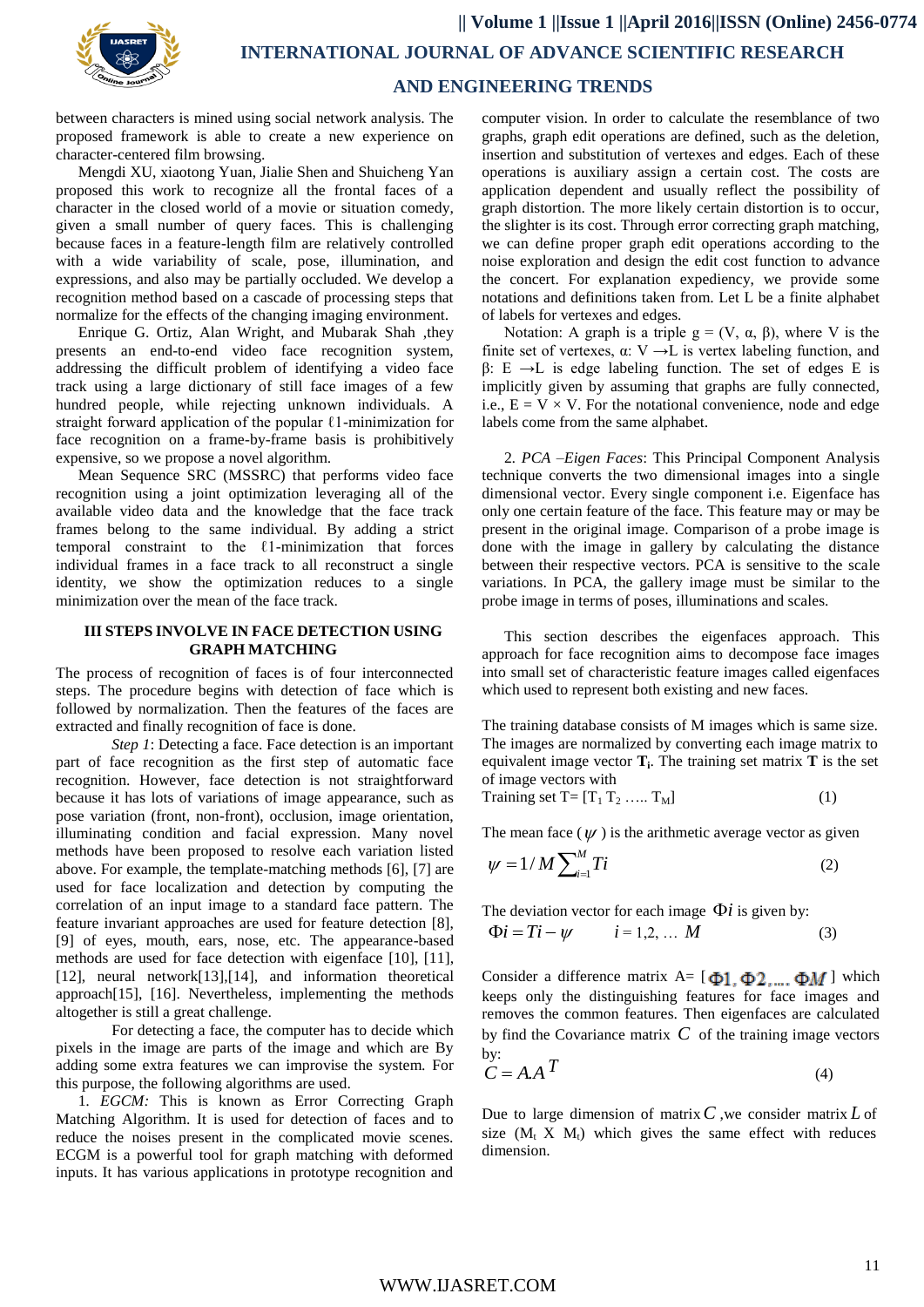

# **|| Volume 1 ||Issue 1 ||April 2016||ISSN (Online) 2456-0774 INTERNATIONAL JOURNAL OF ADVANCE SCIENTIFIC RESEARCH AND ENGINEERING TRENDS**

The eigenvectors of  $C$  (Matrix U) can be obtained by using the eigenvectors of  $L$  (Matrix V) as given by:  $Ui = AVi$  (5)

The eigenfaces are:  
Eigenface= 
$$
[U1, U2, U3, \ldots, Um]
$$

Instead of using *M* eigenfaces, the highest  $m' \leq M$  is chosen as the eigenspace. Then the weight of each eigenvector  $\omega i$  to represent the image in the eigenfaces space, as given by:

 $(6)$ 

$$
\omega i = U_i^T (T - \psi), i = 1, 2, \dots m'
$$
 (7)

Weight Matrix  $\Omega = [\omega 1, \omega 2, \ldots, \omega m']$ *T* (8)

Average class projection 
$$
\Omega \psi = 1 / Xi \sum_{i=1}^{Xi} \Omega i
$$
 (9)

The euclidean distance  $\delta i$  (8) is used to find out the distance between two face keys vectors and is given by:

$$
\delta \vec{\mathbf{a}} = \|\Omega - \Omega \psi \vec{\mathbf{a}}\| = \sum_{k=1}^{M} (\Omega k - \Omega \psi \vec{\mathbf{a}} K) \tag{10}
$$

The smallest distance is considered to be the face match score result.

#### *Step 2*: Normalization of faces:

After the face has been detected, it needs to be normalized i.e. the main landmarks of a face must be positioned accurately and then the images for a little variation are corrected. These corrections are done on the basis of statistical interferences which may not be entirely precise.

*Step 3 and 4*: Feature Extraction of faces and Facial Recognition:

Extracting the facial features is done by a mathematical Demonstration which produces a biometric template. This biological reference is then stored in the database and forms the basis of facial recognition tasks. It is necessary for to take the maximum information to make the biometric template unique. It will help in a successful facial recognition.

# **IV IMPLEMENTATION**

#### *Testing Parameters:*

A video is input to the application, to detect and recognize the face or faces present in it using PCA, the background calculation include to fing the eigen vectors from the eigen space of the training image extracted from the video content. An object recognizer is created with the help of training data. The eigen value is obtained which is used for reconstructing grey image of the projected image, we usually opt for converting image to grey image as it is easier to apply computation over grey images in image processing.

Expression of the face detect is also reflected as it is at real time which means the frame which shows the gray image of the face detected changes the images in real time as and when the expression of the face is changed in the original video. Few output screens are show below stating the same.

Number of face detected in the current frame is displayed as 2, as seen in the original video, name of the person present in the scene is not shown because we have not yet put those face name in the database.





### **V CONCLUSION AND FUTURE SCOPE**

The main objective of the paper is to understand the basic steps carried out in Face detection and recognition be it in image or videos. Since it has been widely used in various (person, face) identification applications. We can overcome the limitations of previous system by improving results for clustering and identifying the faces extracted from uncontrolled videos. Using sensitivity analysis, we can identify schemes that have better robustness to the noises in constructing affinity graphs than the traditional methods. Any face recognition system